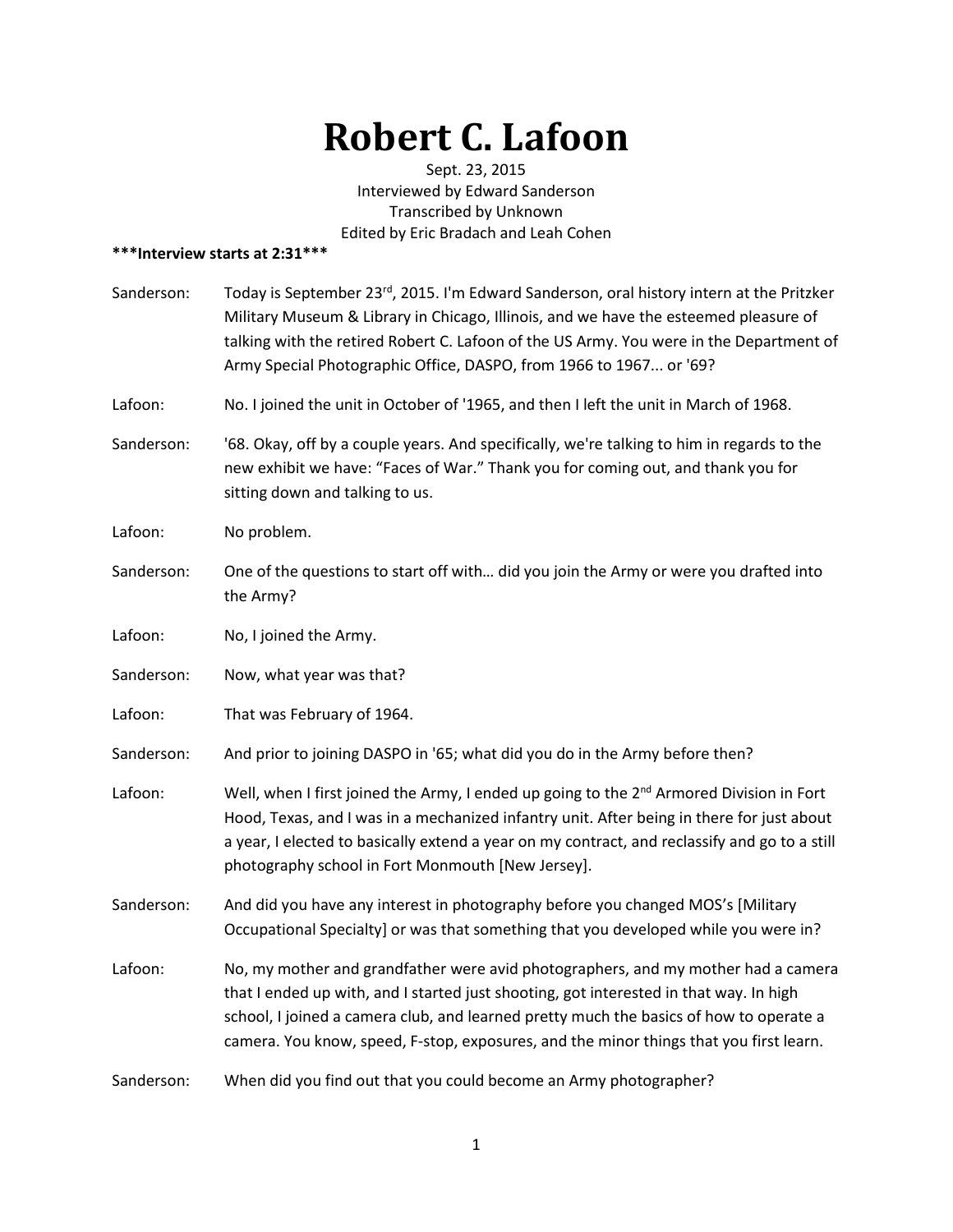| Lafoon:    | Well, pretty much, when I reenlisted you had the option of going if you extended that<br>one year; you could go to certain schools. So I elected to go the Fort Monmouth one<br>and kind of, sort of like a contract with the Army, "Hey, you go in another year, and we'll<br>let you go to a school of your choice. If it's available." And still photography was<br>available, so I took it.                                                                                                                                                                                |
|------------|--------------------------------------------------------------------------------------------------------------------------------------------------------------------------------------------------------------------------------------------------------------------------------------------------------------------------------------------------------------------------------------------------------------------------------------------------------------------------------------------------------------------------------------------------------------------------------|
| Sanderson: | How did you get into well, kind of looking at when you were at Fort Monmouth, in<br>New Jersey, what was some of the training that you received while you were there?                                                                                                                                                                                                                                                                                                                                                                                                          |
| Lafoon:    | It was all different phases of still photography. Everything from what we call the "grip<br>and grins," to we also would go out to Lakehurst Naval Air Station [Lakehurst Maxfield<br>Field], and we would do aerial photography. All the basic using lights and flash. You<br>know, pretty much everything you would need to go out and join a combat camera unit.                                                                                                                                                                                                            |
| Sanderson: | And specifically with your MOS, you're an 84 Bravo versus the Charlie and the Gulf.                                                                                                                                                                                                                                                                                                                                                                                                                                                                                            |
| Lafoon:    | Correct, 84 Bravo was a still photographer.                                                                                                                                                                                                                                                                                                                                                                                                                                                                                                                                    |
| Sanderson: | And the 84 Charlie was a cinematographer, and the 84 Gulf that was a different type<br>of photographer, or?                                                                                                                                                                                                                                                                                                                                                                                                                                                                    |
| Lafoon:    | To tell you the truth, I don't remember the 84 Gulf. Our unit, we had Bravos and<br>Charlies, we were still guys and MoPic [motion picture].                                                                                                                                                                                                                                                                                                                                                                                                                                   |
| Sanderson: | Now, when you graduated from the school in Fort Monmouth, did they try to send you<br>to the 221st, or did they send you directly to DASPO?                                                                                                                                                                                                                                                                                                                                                                                                                                    |
| Lafoon:    | No. Right before you graduate, they give you the old "wish list," and the funny part<br>about it was, I said, "Hey, you know" Believe it or not, Hawaii was basically a foreign<br>tour back then, so I said, "Well, I'll put Hawaii down first, Germany second, and then<br>Korea, and then home side, Fort Meade or whatever." And I got orders, and I was totally<br>shocked that I got orders for Hawaii. That's how I ended up going to DASPO. That was I<br>graduated from school in September, and then in October 1st, 1965, is when I walked in<br>the door at DASPO. |
| Sanderson: | And what was it like especially, 'cause at this point, DASPO had only been around for a<br>couple years 'cause it was formed in '62, and you got there in '65. So it was still still a<br>new concept in the terms of military organizations. Do you feel that there was-was<br>there any type of learning process going on?                                                                                                                                                                                                                                                   |
| Lafoon:    | Oh yeah. Yeah, you're a rookie. In fact, when I joined that unit, I became the youngest<br>member of the unit. So I was your proverbial nineteen year old in the unit. Yeah, you<br>had other photographers had been doing this for years. You had to work your way up<br>to their standards, and with their help, it worked out good.                                                                                                                                                                                                                                         |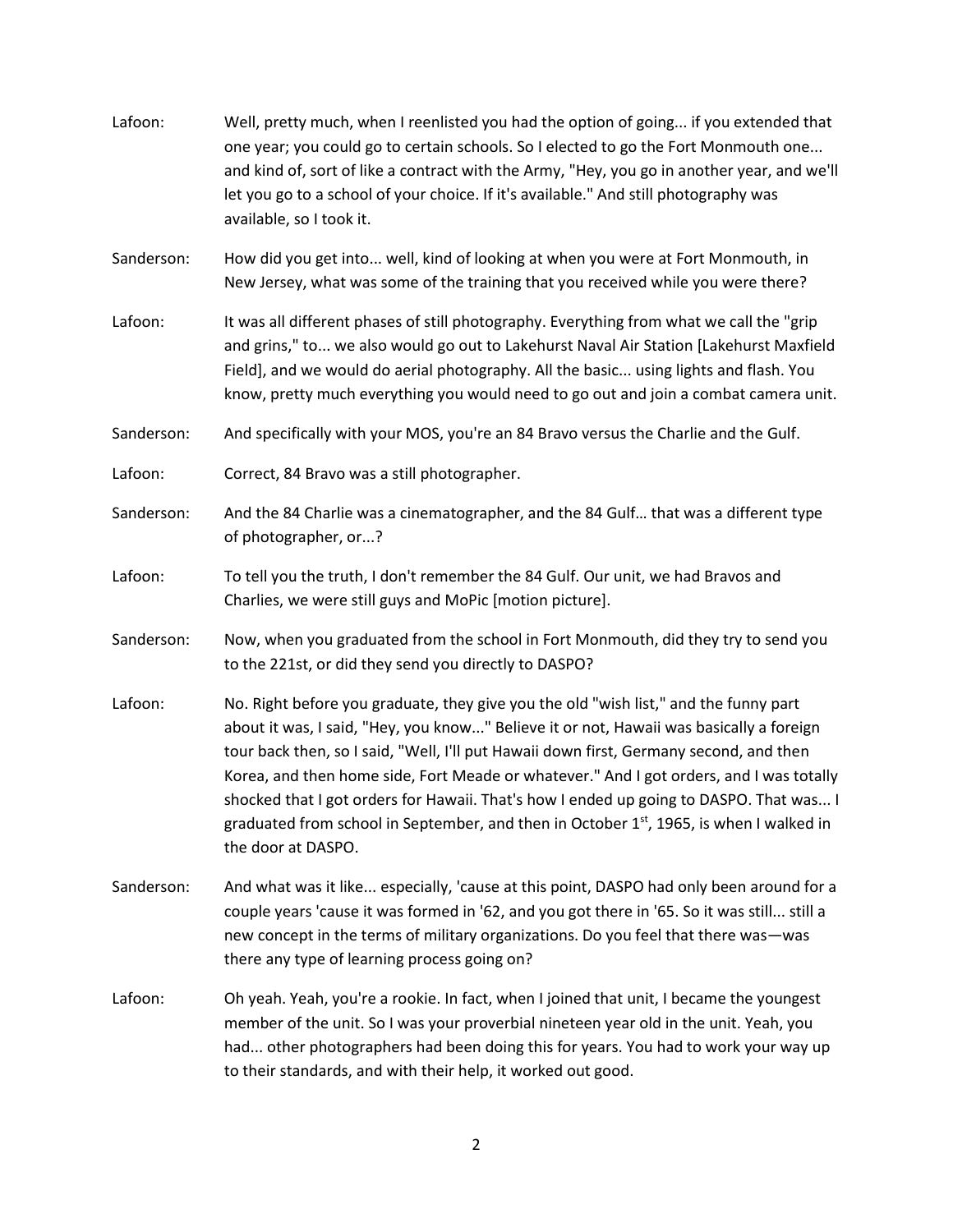- Sanderson: Some of the other gentlemen that we've been speaking to, beforehand they would give them small assignments just to get them used to doing almost more specialized training, before they sent them out to the field. Did they send you on any type of specialized assignments, there, in Hawaii before they sent you there? Lafoon: Well they did. We... there would be... Gee, I don't even remember the type of small shoots you'd go out on. They might be grip-and-grin type thing, or maybe somebody coming back from Vietnam, or a special story. I did that from October  $1<sup>st</sup>$ , until my first deployment, which was January of 1966. So yeah, we did... and we would do a little bit of training, and, you know, look at our own stuff. We had a lab across from us, our own lab. They would develop the film, and we could get a look at it and correct mistakes and those kind of things. But the combat side came in January of 1966. Sanderson: And in '66 did they send... was your first time going directly to Vietnam? Lafoon: Yes. Sanderson: What was it like when you... Well, what kind of assignments did you have? Lafoon: My very first one, they sent me on a combat operation. I went out on Operation Crimp, in January '66. The motion man that with me was Frank Salas, and we shot Operation Crimp. And then following that, 'course went back to Saigon, typed up our captions, did our story, which might take two or three days. And the operation name had changed. Operation Crimp was with the 1<sup>st</sup> Infantry Division, and shortly after it changed to Operation Buckskin, and we went right out on Operation Buckskin, and you would do the same thing. We would do our shoot, come back, type our captions, and go back out again. Sanderson: What did you think of the villa? Lafoon: It was kind of a... it was neat. I mean, the thing about going out to the field, is when
- we're out in the field, is that when we're out in the field we're... got a poncho, we're like anybody else. You're sleeping in the bush and everything else. So coming back to the villa was great, especially when you knew how the rest of the soldiers had to continue on. We would at least get a nice break between photo shoots by going back to the villa, cleanin' up, getting' sanitary again or whatever, before we went out on another shoot.
- Sanderson: During that time, how many times did you go into what they quote-on-quote called "the bush," or, out into the field?
- Lafoon: Probably... I mean, the first time I went over was, again, January of '66, and I was there until April of '66, and that one alone was probably… at least seven or eight operations, I would think. You may not get that many on each of your tour, but if you had to say—if I had to take a wild guess, over twenty during my one year within Vietnam. But again, they would be short time-frames in the field. It's not like you're going out there for a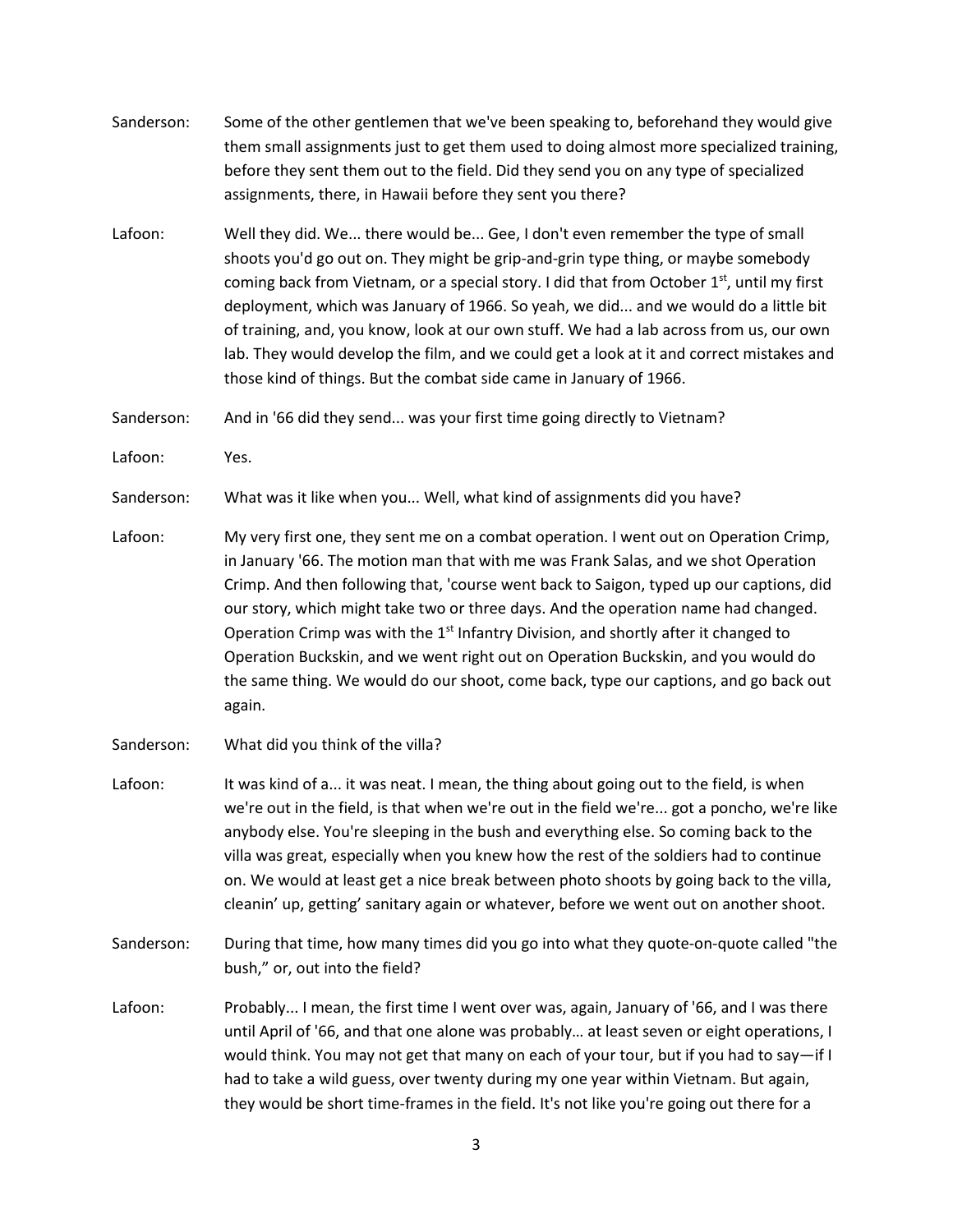month. You might go out for five days, ten days, come back, then go back out again. Then if you got lucky you might get another photo shoot of what wasn't a combat operation in the meantime. Unfortunately, this would be like a one day or two day shoot, and quick, you know?

- Sanderson: Was there any specific photo shoots that you remember? When you were out there… in the operations in the field, were there any specific photos that you remember from your first one? From your first time on Operation Crimp and Buckskin?
- Lafoon: Crimp was pretty much... photo-wise it was kind of like the standard stuff. I mean, there's incidents that happen. Again, I was with 1<sup>st</sup> Infantry and they had called in some close air support with some Vietnamese pilots, and when they said close air support, it was close. So we did some duckin' there. Of course, it was my first introductory to combat, and you found out what "spider holes" were, and tunnel entrances, and what it was like to be under fire for the first time. My second... no, third operations, I went out on Van Buren, that was with the 101<sup>st</sup> Airborne. They flew in a Catholic chaplain, Bruno Masotti, otherwise known was—in fact, he was from Alabama... he was called "The Bear from Alabama." He did a Catholic mass, which was... we just happened to be there when he flew in, and that was kind of memorable, doing a Catholic mass in the field.
- Sanderson: Now on... there's one of the pictures that... it's not directly in the exhibit, but it's going to be part of the online, as well as it's going to be displayed here in the museum. Is that that picture with the…
- Lafoon: Yes, yes that's Chaplain Bruno Masotti, and it's... we were with the 101<sup>st</sup> Airborne at the time, and that was Operation Van Buren… And I'm still in touch with his wife today.

Sanderson: Looking back in the records, you won an award for that picture.

Lafoon: Yes, I did.

Sanderson: What kind of award was it?

- Lafoon: It's a communications electronics award. I think in a roundabout way it comes out of Fort Monmouth, because that's kind of like the signal schools, photography, you know, elite stuff, and they're the ones that issue the award.
- Sanderson: Looking back, what were some of the types of transportation that you used while you were there in Vietnam?
- Lafoon: You mean for the photo shoots, or at all times?

Sanderson: At all times.

Lafoon: At all times. You had the cyclo which was like a bicycle. You had motorized cyclo, you had bicycles, and we did have two vehicles. We had a Jeep, I think it was a 151 if I'm not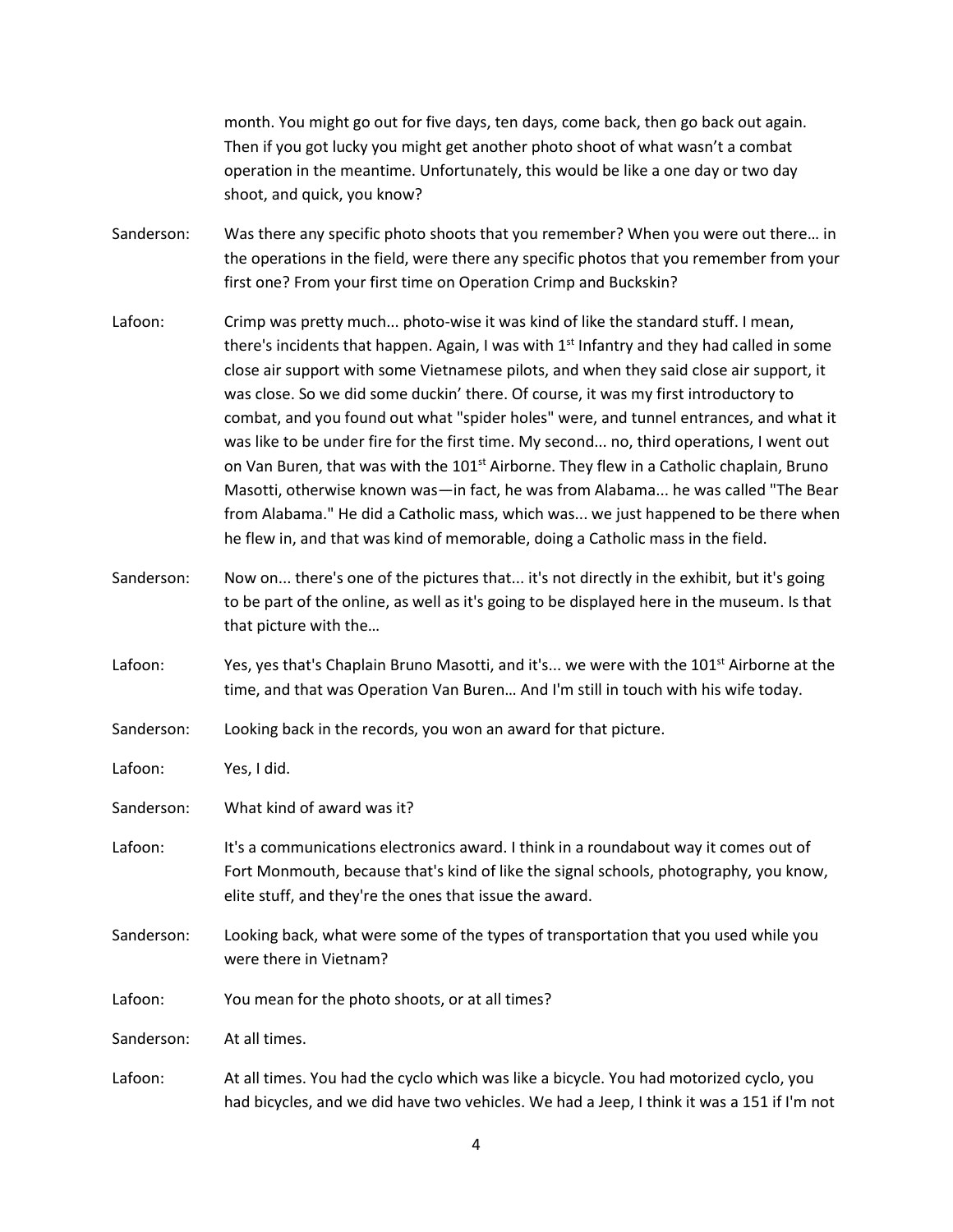mistaken, and we kind of used that. There was a PX [Post Exchange] facility in Chợ Lớn, which is part of Saigon, and we would constantly go back and forth to Chơ Lớn using the Jeep. Later on we had a driver and a... kind of like a van, almost. That also.

- Sanderson: To get out into the various areas that you went. Would you generally take jeeps to get out there, or would you jump on the helicopter or a plane, or whatever you could get?
- Lafoon: Well, a lot of the areas you could actually go out from Saigon and get out to them. Củ Chi I believe, was one. And again this was 66-67. I think you could drive, pretty much from Saigon to Củ Chi, which was the 25<sup>th</sup> Infantry. You could drive to Lai Khê, Di An, and Bien Hoa, which were basically, I believe, all the 1<sup>st</sup> Infantry Division. You could drive to them. There might've been some other ones, but then if you went pretty much anywhere north, or way south, you would use a helicopter or small prop planes, like a C-130, or a 121, or a Caribou [de Havilland Canada DHC-4 Caribou], we used Caribous also, so you would jump on those. We have a flight pass, a 1A pass, to where we could just "shoo," go get on the plane.
- Sanderson: Nice. During that time, when you'd be in the helicopters, or in the... specifically the helicopters, I know, talking to a lot of the other guys, pretty much they... that was one of their primary modes of transportation, but also, they would take a lot of photographs while they were in the helicopters.
- Lafoon: Oh, yeah.
- Sanderson: Did you do that as well?
- Lafoon: Oh, yeah, yeah. We might go on a job where they would turn around, and they may want some aerials of one area or another. One specific one that I remember was... they had microwave towers, I believe—is what I was shooting. There was one up in Monkey Mountain, in Da Nang, and there was one in Pleiku. So we would go out, and our job was to take aerial photos of the microwave towers, and then also while we were out there, if we can get a distant shot of say the installations itself, we might do that, like  $1<sup>st</sup>$ Cav [Cavalry] up at An Khê, Pleiku, and a couple other ones. We took—I took aerials. The other guys... I mean we were more members...there was more members, and some of the other members may be shooting, say, the southern region. You know, Cần Thơ and those areas. You know, shoot the instillations from the air.
- Sanderson: Now, looking at it for this exhibit, you have a quite a few pictures in there. Some of them are very... the pictures are beyond awesome. Could you read some of the captions and talk about the actual photograph, in itself?
- Lafoon: Sure, sure. Do you want me to use this?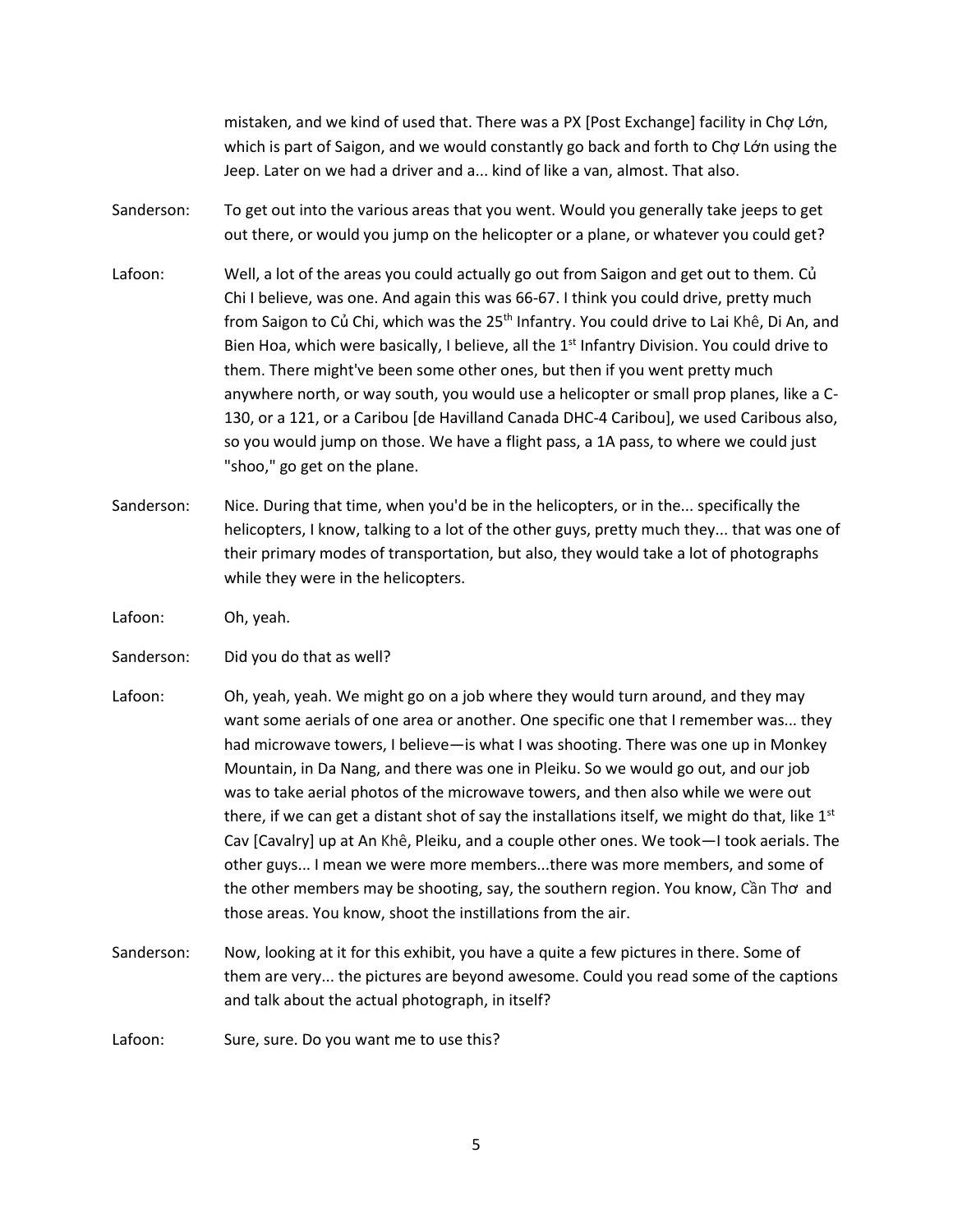- Sanderson: Yes, if you wouldn't mind. And then, that way, what we do is, as we're going through, they can use this for the audio tour. And then we can jump back into the last couple of questions.
- Lafoon: Do you want me to point this to you or anything?
- Sanderson: No.
- Lafoon: Well, the top one is a soldier—we had been out—this is Operation Cedar Falls, with the 5<sup>th</sup> Mechanized Infantry, and the 25<sup>th</sup> Infantry Division. Again, it was Operation Cedar Falls, and we had a pretty bad day. Even through you're out there with armored personal carriers, most of the time you're dismounted and you're walking, the APCs [armored personnel carrier] usually stay in the back. And you're walking through, and it was really hot. We'd had, like I said, a pretty bad day. We'd taken some casualties. And myself, I got up in the inside, to take a break outside the armored personal carrier. And I sat in the track commander's seat, and while I was there, exhausted, another soldier came in and sat in front of me and to my right. And the 113s have what they call a "combat hatch," that opens up, and when I was sitting there, looking at him, the light came right down through on his face, from that combat hatch. And I said... and he was exhausted. In fact, I'm pretty sure he was asleep. There was sweat and dirt just trickling down the side of his face, so I just very quietly got a shot of him. That's probably one of my favorites. There's another one, it's an 81mm mortar crew. I'm not sure... I think that's Operation Cook, we were on a mountaintop. It is the  $101<sup>st</sup>$  Airborne, and they were doing a fire mission. Although we were on a mountaintop, the infantry guys were down in the valleys, and they were kind of, pretty close to the mountain. And they had called in a fire mission and, of course, if you look at the photograph, you can see that that tube's sticking pretty high, which means we were firing pretty close. There's another picture out there that's... and, well, I can't remember the fellow's name. I wish I had my captions. He's a sergeant, first class, and he's holding a little Vietnamese girl and the two of them are smiling. The reason I took shot was, we were out there on what they call a "pacification program," where you go in and you help them with medicine and food and those kinds of things. And helicopters were coming in with food and stuff on it, and he just happened to be holding that little girl, and she looked at the helicopter coming in, and he did, and the smiles on the two of them face just, "Pshw." Had to have that shot. So I kind of like that one. There's another shot out there where there's two medics that are loading a casualty... that is the  $69<sup>th</sup>$  Armored, with the  $25<sup>th</sup>$  Infantry Division, and I think it was Operation Lincoln; without the captions, it's hard to tell. But he had received a leg wound that was pretty bad, and they were medevacking [medical evacuation] him out. And it was just the way they were loading him, and putting him there and everything, it just looked photographic to me, so snap away. Another photograph in there of my fellow photographer, Dan Bauer, he's an 84-C, MoPic guy. We were with the 199<sup>th</sup> Infantry, and it was Operation Rang Dong. He had just gotten in there... like I said, we worked in teams... He got initiated real quick to irrigation canals,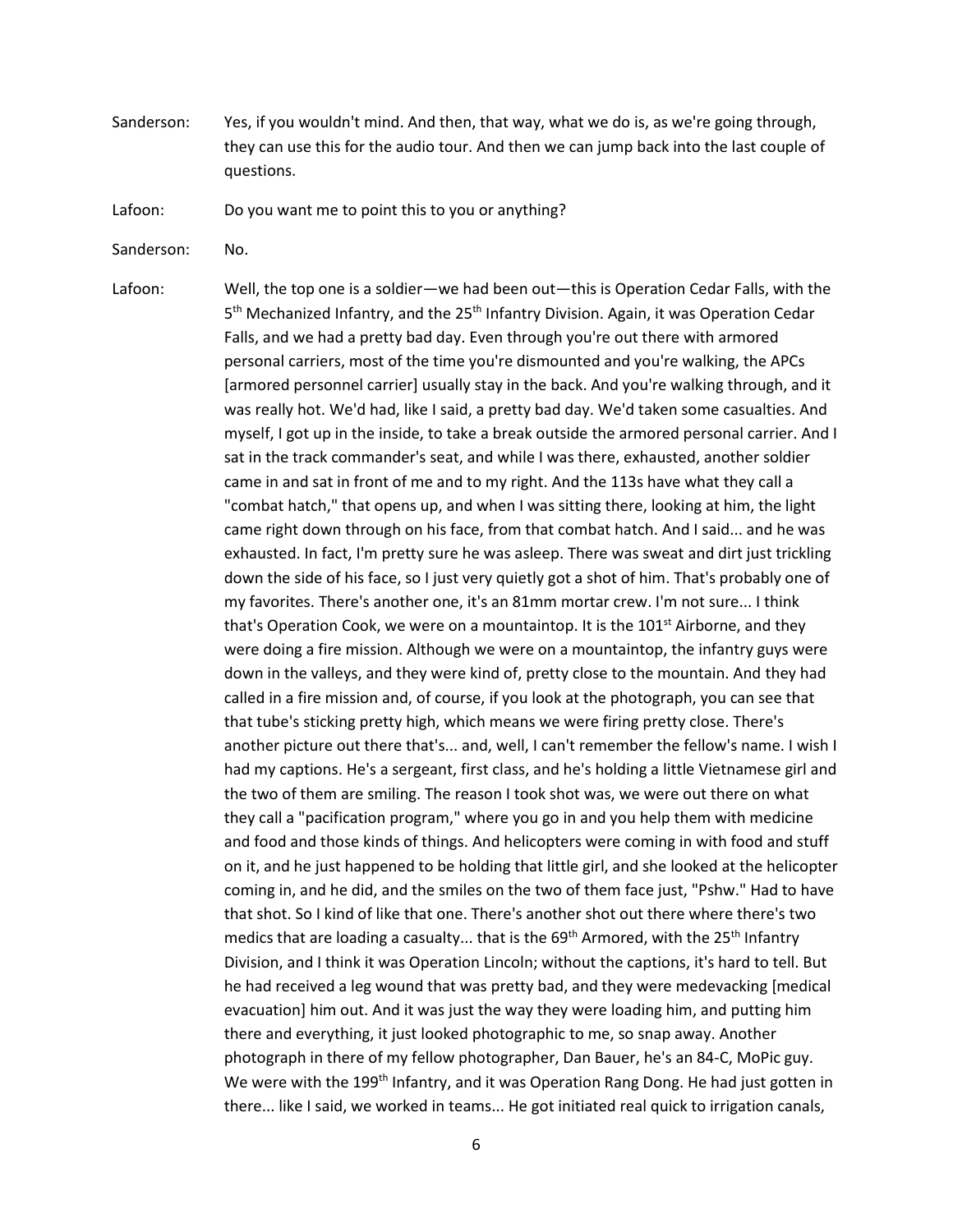leeches, and that such. And, of course, he's up to his waist in water. That was my very last combat operation. So when I got done with that one, typed my captions, and home I went. Another one is General Westmoreland. I don't know why everybody was crazy about that shot, but it's all over the place for some reason. The Thais... the Thailand... the Queen's—Queen's Cobra Battalion, or Brigade, had come over from Thailand to join the fight. That was at the port of Saigon, and General Westmoreland was there to meet them and greet them when they got of the boats. Just happened to snap that particular shot of him, along with a whole bunch of other ones, but that's the one they seemed to take, for some reason. Another shot I have with is Operation Cook. It was the  $101<sup>st</sup>$ Airborne and the 502<sup>nd</sup> 'cause with the... I'm in touch with the 502<sup>nd</sup> guys all the time... with their websites and stuff. I don't have this fella's name, but he was known for his mohawk haircut, and that's why I took the shot. He's sitting there, eating some turkey, and some peas. We had been out and humped all day long, and I mean humped, it was mountains. Fortunately, they flew in hot chow, the used the containers and they brought them in hot chow. So we had stopped to eat chow, and it was just... in that unit itself he was known for his mohawk haircut, so I said, "Hey, I got to get a shot of this guy." Same operation... is a camp, it's Mendoza. And that was the same operation. We had got hit a little bit, he was returning fire with an M-16. That shot's known... got picked up. I got to be honest, I never noticed it. I was just taking a picture of him, but on his helmet... there's all kinds folks out there that love helmet graffiti. And on his helmet, and I can't read it right now, but it's basically "Home to California," he was... or something to that notion. That's why everybody when crazy for that shot, because of the helmet graffiti. Then there's another shot out there, that's Specialist Milton Cook, unfortunately he's past. That was Operation Cedar Falls. That one relates back to the same day of the other solider that was in the back of the track, with the combat hatch. We had been sniped at really bad, and what they had told him to do was... there was a tree line we were taking sniper fire, they just loaded up on that tree line. That one, you got to look hard, you'll see a little shell being extracted. It's back by his right hand, and then the smoke on the barrel. When you see the smoke on the barrel, you'll know. See, another one out there, it's a 105. Same thing, we were on a mountaintop, I believe that was Operation Cook also.  $101<sup>st</sup>$  Airborne, always got to put them guys in there. That was 1967, Operation Cook, and it was artillery guys, we were on a mountaintop and they were firing support for the ground troops. Another picture out there, which I kind of like, is a shot from the back. We had just landed… on a helicopter assault. There was a lot of smoke in front... they threw out some smoke. And it's the 101st Airborne, and it's a shot of the... I shot them from the back, and you can see where there's a couple of radio telephone operators, RTOs, surrounding the company commander. Some smoke in the front, and it just... one of those things. It's like, "Man, it looks good!" So I shot it. The next shot... there's another shot out there. That's Jackie Colter, fellow Georgian; unfortunately, he passed from... I've talked to his wife, and I've also talked to his grandson, made sure that they got that shot, holding that little dog. That was Operation Buckskin, with the  $1<sup>st</sup>$  Infantry, and that was 1966, that was my second combat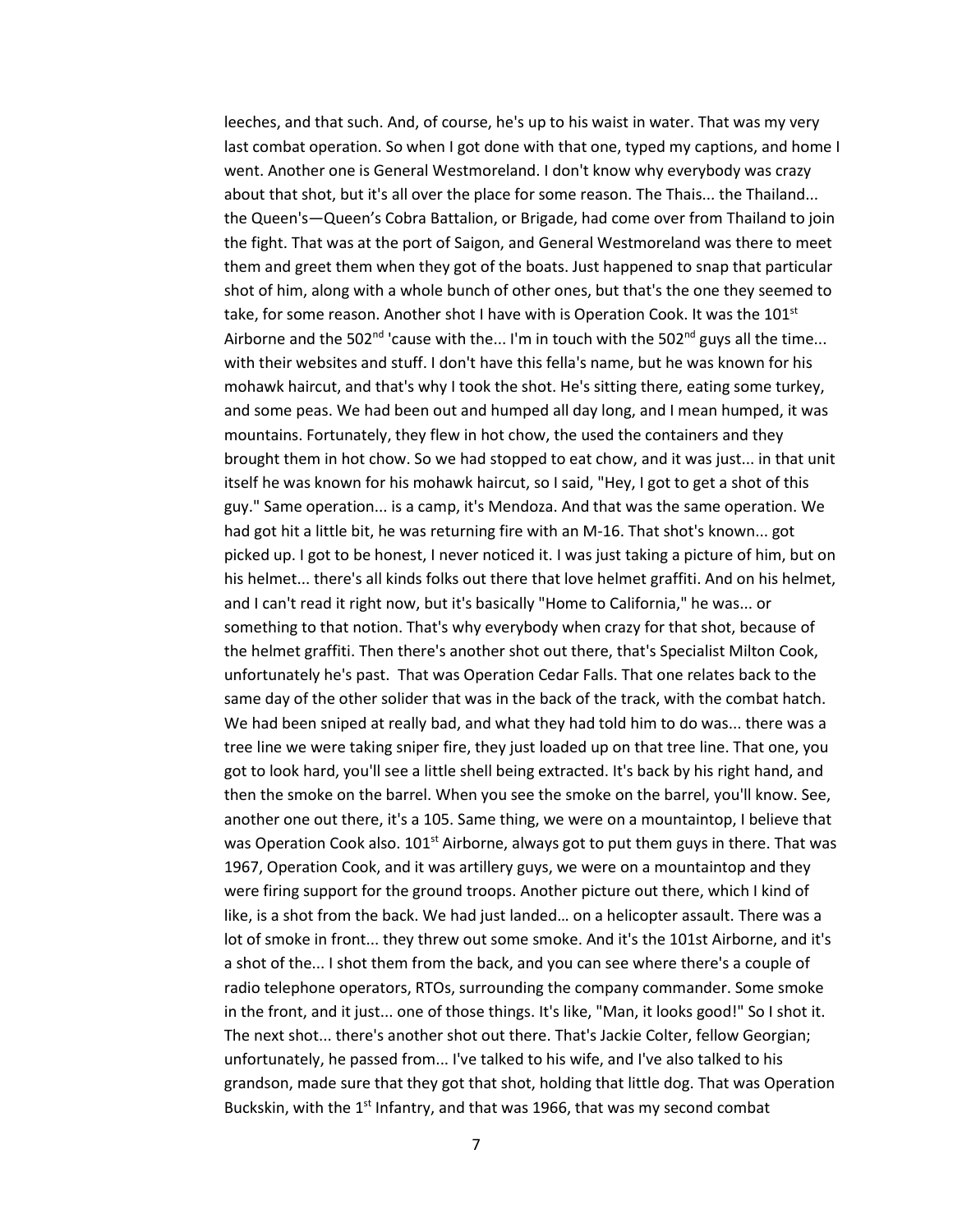operation, so I'm digressing a little bit. He was sittin' on the top of an M113 Armored Personnel Carrier, and you can see the 50 caliber sticking out.

- Sanderson: That's a nice picture.
- Lafoon: Thank you.
- Sanderson: It's kind of cool, him holding the dog. You see that when I was in Iraq, and you see it in Afghanistan. Sometimes you just... you get…people get pets.
- Lafoon: Oh yeah, you go pet crazy out there, you really do. The story with the little dog was—we had had a little bit of a firefight, and they brought in close air support. In fact, I think it was... I don't think that was a particular one or not. But the area in front of us was hit like crazy and here comes this little dog. I don't know how the dog even survived, and Colter picked the dog up. Another one out there is a fellow Georgian. That's Ronald Payne, he was a tunnel rat. And if anybody wants to out on the internet and look up "Ronald Payne" plus "Vietnam," you will find out that he stayed in the tunnels. That particular shot, we were about to go into—that was Operation Cedar Falls, and it was the famous Củ Chi tunnels, and he was about to go down into tunnel, to check it out. That particular tunnel ended up having a, kind of a minor... a little hospital in there and some other stuff. Ronald Payne was quite a character. I managed to contact him, probably about two years. I finally got a hold of him. They had asked him one time, "Why did you... what was the thing about tunnels?" And he said, "It is was one of the cooler places in Vietnam, you know, temperature wise." So that was the only thrill out of it. That was pretty much it with Ronald Payne. But again, that was Operation Cedar Falls, and the tunnels are Củ Chi. I think that's about it on here. Oh, no, I take it back. There's a couple other ones. I better mention this one 'cause that's Ted's [Ted Acheson, DASPO] favorite.
- Sanderson: There were a couple of...
- Lafoon: Yeah. Yeah, this one here. That one's been out through a little bit. That's 1967… God, what was the name of the operation? We were in the An Lao Valley, and that was with 1<sup>st</sup> Cavalry Division... it's a picture of... we're returning, we're back in a valley in a flatland. They've captured three people, three VC [Viet Cong], one female. It's a picture of walking back into our—I believe out battalion command post—to evacuate them back. Those captives were captured in the side of a mountain. There's more photographs from the shoot, needless to say. They were hiding in caves on the side the mountains in An Lao Valley. They had... the 1st Cav had gone in there and flushed them out; they were getting sniper fire and all kinds of fire from the sides of the mountains. They ended up throwing tear gas in there and talking them out. Then they took them back. And, I think that's it. Oh no, sorry. [Laughter] Another one is… Specialist Fred Greenleaf. I'm sorry, but, unfortunately, he's past away too. He's up to his waist in water. Behind him is Dan Bauer, our cameraman. We're in... and there's a female in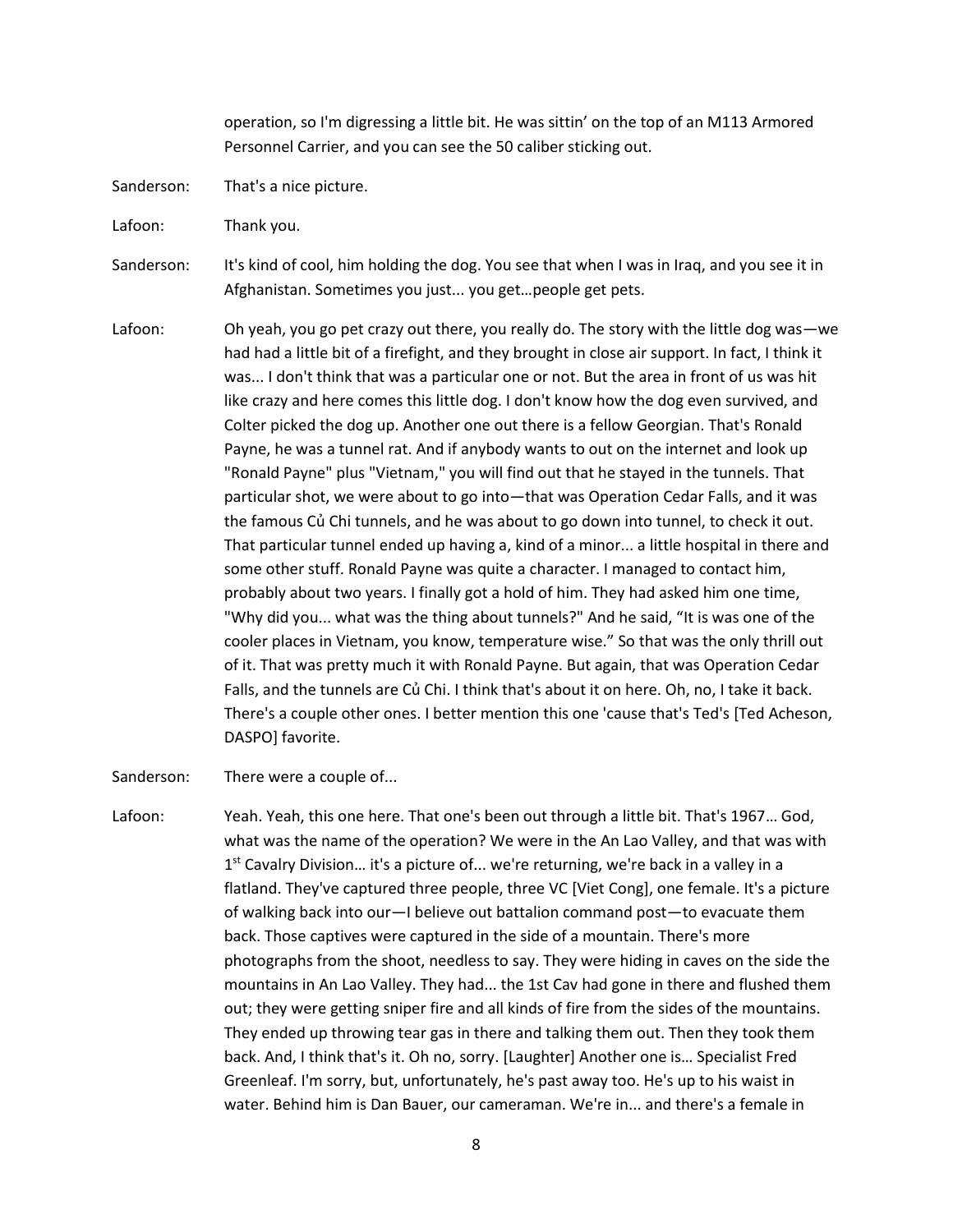there and everybody asks, "Well, what was she doing in that photograph?" We had... this was, again, Operation Rang Dong. We had done, earlier, a helicopter assault in some rice fields, and that was another real bummer in itself, stuck in all kinds of good stuff. She happened to be out there working in the rice field when we landed—when we made the assault. So we made her stay with us, and she did get repatriated with her village, later on. And, let me see…Oh boy, there's some pictures here my guys shot.

Sanderson: Some of these photographs have been... I was lookin' at a lot of the photographs on the exhibit, it's just like wow. I mean, some of the stuff that you guys captured, when you look at it, it boggles the mind; especially the one where you have... where the guy's just exhausted, and taking a couple minutes just to get a couple minutes of shuteye just to kind of relax. Then, of course, the sergeant with the kid, just how both of them are just grinning, having that good grin.

Lafoon: A lot it's being in the right place in the right time.

Sanderson: And the eyes for photography that... the eyes for photography that DASPO, and specifically yourself have, I think a lot of people, I myself... I'm the kind of person, I just walk around doing this—I just close the shutter and…

Lafoon: Click away.

- Sanderson: Right. And go back through... thank God for digital 'cause I can go back and be like, "Okay, I can delete that, delete that, delete that..."
- Lafoon: Oh, I wish we had digital then. Oh boy, I wish we... 'cause a lot of shots were made that... the other thing about shooting out there was the elements. I mean, there was a lot of cameras that would... or lost. We used 120 rolleiflexs and you literally cranked it to the next shot, and you had to be very careful not to get dirt in that crank mechanism or it jammed. It's a lot of fighting with the elements.
- Sanderson: Now, looking back at... with the photographs and seeing how we have the exhibit going. Why do you feel that it's important to continue the legacy of DASPO?
- Lafoon: Well, when you're... well, the legacy of DASPO has really been turned into Combat Camera, I think is what it's called now, and it's multiservice. It's out of Fort Mead, Maryland, I believe. You got Air Force cameramen, and depending on what the job is, they go out in shoot. I got all the respect in the world for the media, don't get me wrong, but even there, you're there. You know, you talk about now, about, "Well, you know, embedded camera-people." Well, they're usually using the term "embedded," you're thinking, "Well, the media." NBC, ABC, and the rest of them. We were embedded. We were embedded way back when, and when we went out with the units, we would stay with them. You get a truer picture that way. If you go in and come out, and go in and come out… you may not be there to get a picture of that sergeant smiling with that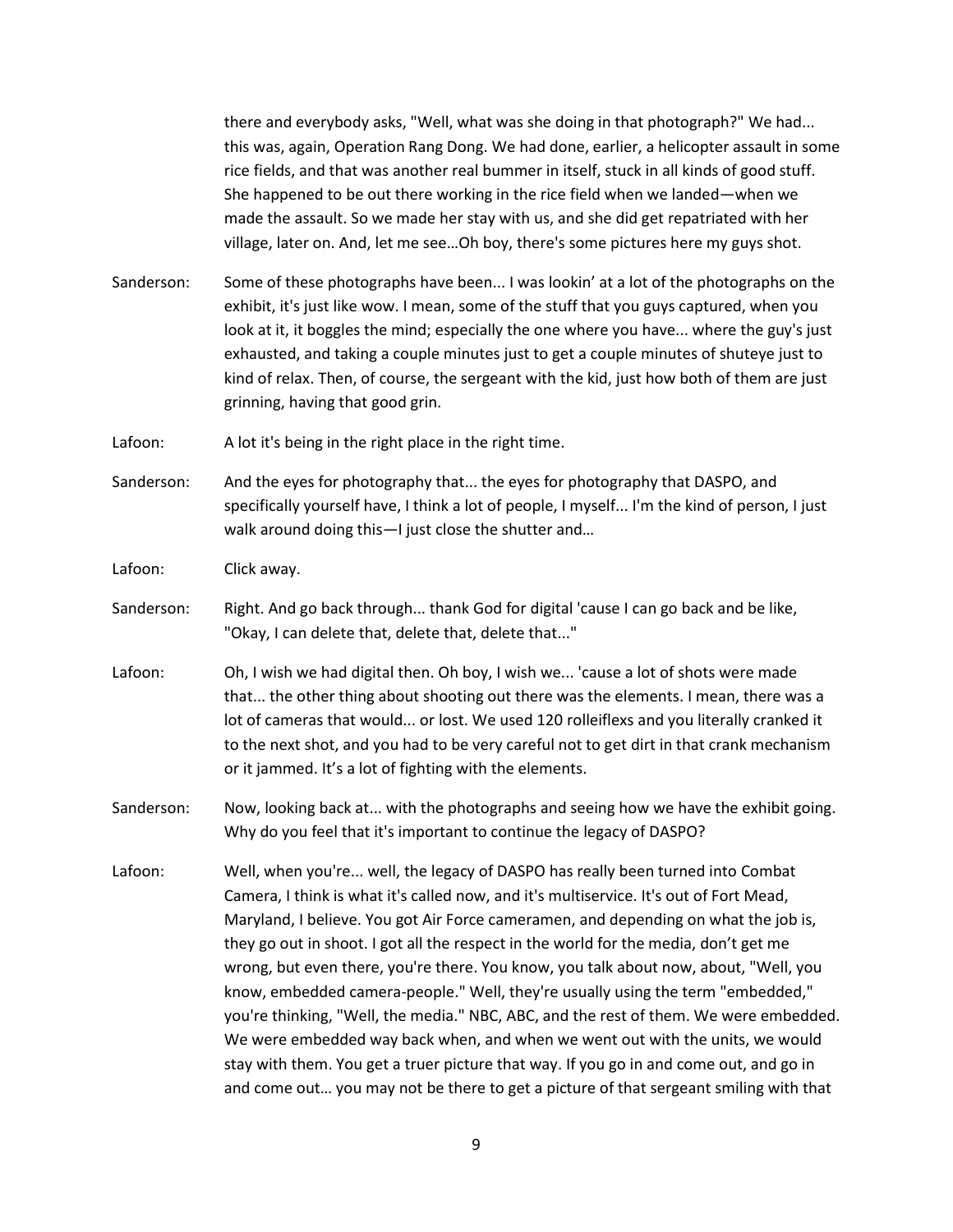|            | little girl. You might've came in for one reason and left. But the legacy is going to be that<br>history, that's it. If you look at photographic history of Vietnam now, that's what we're<br>leaving behind. There's your photographic history of Vietnam. I really don't know what<br>else to say about it, you know.                                                                                                                                                                                                                                                                                                                                                                                                                                                                                                                                                                                                                                                                                                                                                                                                                                                                                                                                                                                                                                                                                                                                                                                                                                                                                                                                                                                                                                                                                                              |
|------------|--------------------------------------------------------------------------------------------------------------------------------------------------------------------------------------------------------------------------------------------------------------------------------------------------------------------------------------------------------------------------------------------------------------------------------------------------------------------------------------------------------------------------------------------------------------------------------------------------------------------------------------------------------------------------------------------------------------------------------------------------------------------------------------------------------------------------------------------------------------------------------------------------------------------------------------------------------------------------------------------------------------------------------------------------------------------------------------------------------------------------------------------------------------------------------------------------------------------------------------------------------------------------------------------------------------------------------------------------------------------------------------------------------------------------------------------------------------------------------------------------------------------------------------------------------------------------------------------------------------------------------------------------------------------------------------------------------------------------------------------------------------------------------------------------------------------------------------|
| Sanderson: | And I'm looking it 'cause later on 'cause you left DASPO in '68?                                                                                                                                                                                                                                                                                                                                                                                                                                                                                                                                                                                                                                                                                                                                                                                                                                                                                                                                                                                                                                                                                                                                                                                                                                                                                                                                                                                                                                                                                                                                                                                                                                                                                                                                                                     |
| Lafoon:    | Correct.                                                                                                                                                                                                                                                                                                                                                                                                                                                                                                                                                                                                                                                                                                                                                                                                                                                                                                                                                                                                                                                                                                                                                                                                                                                                                                                                                                                                                                                                                                                                                                                                                                                                                                                                                                                                                             |
| Sanderson: | And you got out of the Army at the timeframe?                                                                                                                                                                                                                                                                                                                                                                                                                                                                                                                                                                                                                                                                                                                                                                                                                                                                                                                                                                                                                                                                                                                                                                                                                                                                                                                                                                                                                                                                                                                                                                                                                                                                                                                                                                                        |
| Lafoon:    | Yes, I left.                                                                                                                                                                                                                                                                                                                                                                                                                                                                                                                                                                                                                                                                                                                                                                                                                                                                                                                                                                                                                                                                                                                                                                                                                                                                                                                                                                                                                                                                                                                                                                                                                                                                                                                                                                                                                         |
| Sanderson: | And then you had a break in service until 1989, correct?                                                                                                                                                                                                                                                                                                                                                                                                                                                                                                                                                                                                                                                                                                                                                                                                                                                                                                                                                                                                                                                                                                                                                                                                                                                                                                                                                                                                                                                                                                                                                                                                                                                                                                                                                                             |
| Lafoon:    | 1985.                                                                                                                                                                                                                                                                                                                                                                                                                                                                                                                                                                                                                                                                                                                                                                                                                                                                                                                                                                                                                                                                                                                                                                                                                                                                                                                                                                                                                                                                                                                                                                                                                                                                                                                                                                                                                                |
| Sanderson: | Eighty-five, when you rejoined the Army, but you joined in the Reserves.                                                                                                                                                                                                                                                                                                                                                                                                                                                                                                                                                                                                                                                                                                                                                                                                                                                                                                                                                                                                                                                                                                                                                                                                                                                                                                                                                                                                                                                                                                                                                                                                                                                                                                                                                             |
| Lafoon:    | Right.                                                                                                                                                                                                                                                                                                                                                                                                                                                                                                                                                                                                                                                                                                                                                                                                                                                                                                                                                                                                                                                                                                                                                                                                                                                                                                                                                                                                                                                                                                                                                                                                                                                                                                                                                                                                                               |
| Sanderson: | Now looking back at the time when you joined in '85 to when you retired in 2002, and<br>looking at the time 'cause you worked what was your MOS when you rejoined?                                                                                                                                                                                                                                                                                                                                                                                                                                                                                                                                                                                                                                                                                                                                                                                                                                                                                                                                                                                                                                                                                                                                                                                                                                                                                                                                                                                                                                                                                                                                                                                                                                                                   |
| Lafoon:    | Well, I was a at first I went in, I was a military intelligence analyst, but I never went to<br>get the MOS training, I did a lot of OJT [on-the-job training]. I had, while I was in the<br>Reserves, also gained a supply-type MOS. And the other thing was, the unit I was in was<br>Forces Command, United States Army Forces Command at Fort McPherson [in Atlanta,<br>Georgia]. So I was kind of a jack of all trades. I worked in the G2, which was the MI<br>[military intelligence] section, and I worked in G4, which was logistics, and I worked in<br>G3, which was operations. The operations side of the house, they used me because in<br>earlier civilian things, I was doing in the MI were all I learned how to use the digital<br>cameras that finally came out, the computers, how to use modems, and transfer-and<br>do those kind of things. So I did all three of those aspects while in the Reserves. While I<br>was at Fort McPherson [Georgia] a job came along in operations, and it was a civil<br>service job. And the timing was perfect. So I went with them as a Department of Army<br>Civil [Civilian] Service started out as a GS11. They had put me on this did come back<br>in a little bit, I forgot about that. I was on a deployment team. And what we did was<br>we were called the eyes and ears of the Forcecom [Force Readiness Command]<br>commander, and we may go down to Beaumont, Texas, if the Army was doing what<br>they call a "sea exercise," deploying this or something went on over here, we would<br>take out digital cameras and out laptop computers and we would go out there and do<br>on the spot stuff—photography or whatever—and send it Forces Command. I did that<br>for a short time 'cause I'm getting a little bit old, and a little bit much. A job came open |

10

in logistics, and it was managing certain kinds of equipment, Army wide in the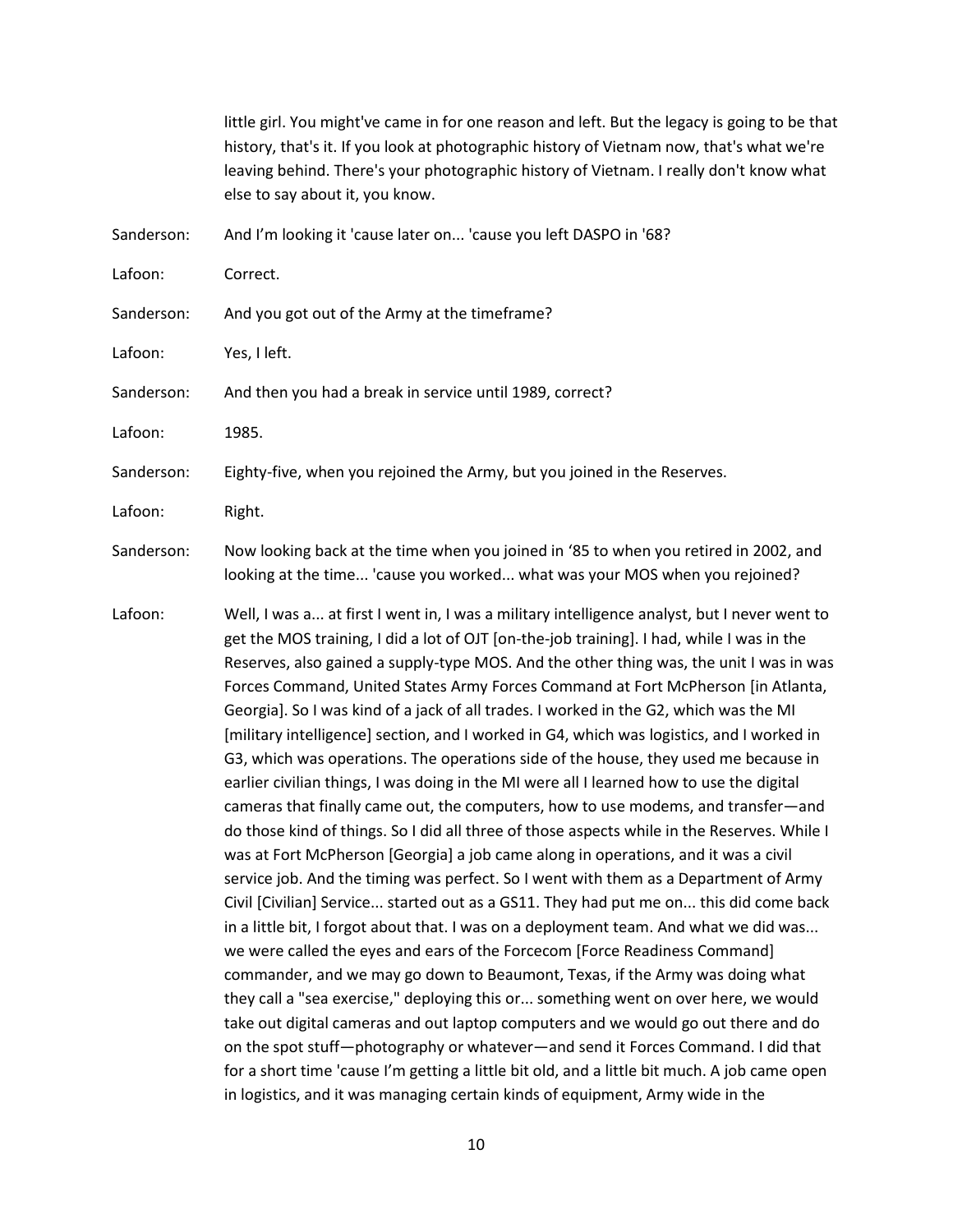continental US. So I took that and got transferred from my deployment thing. I got kind of tired of doing the TDY routine. And went in the logistical side, and guess what I was managing? Lot of it was the camera stuff. All the camera equipment, audio/visual equipment, in the Army. Kept track of it, who's got what, who's supposed to get what. And then they tacked on night-vision equipment - talk about a headache. And of course, 2001 comes along, and talk about a real headache, trying to manage all that stuff. So that's pretty much it. I did get activated in 1990... August of 1990 I did get activated for about nine months, and got deactivated in June of '91. I did go to Desert Storm for two months, I think was... I can't remember the time-frame. I didn't go there, originally, I went over later, in March, I think it was, of '91, for a couple months, then came back. And I ended up retiring from civil service.

- Sanderson: And looking back at being there for Vietnam, and how it was in the sixties, during a... the majority of people were actually being drafted, to being part of a volunteer army during the Reserves and during the second... during another war. What was it like being on two sides of the coin, so to speak?
- Lafoon: Well, when you went in... when I went back in '64, you were kind of... you had all kinds of references. If somebody was going to go in the Army and stay in, they were called a "lifer." Some of my best friends were draftees. When I go back, if I ever had to say anything about draftees, they were great. Here was folks that... I joined, I knew what I was getting into. In today's Army and today's service, you're joining. Especially with all the news, you know what you're getting into. But you elect to join. I think where the draftees got cut short, especially in Vietnam, is the fact that they were called to duty, and to all those draftees, it's like, "You did great. You got called to duty, you did your job". A lot of went you went to Vietnam and a whole bunch of them lost their lives and a whole bunch of them are wounded—to this day. I like the concept of an all-volunteer Army, but at the same point and time, I think there's a lot of kids out there that are missing the boat because they don't go in as a draftee or whatever for two years and see what the rest of the world is like. I think we missed the boat a little bit. So if you're asking, "Gee, would I support a draft?" And the answer would be: "Yes, but you don't have to draft... you can use them for fillers, if you follow what I'm saying. I've got an allvolunteer Army, I've got X quantity of troops. Oops, I'm a little short of folks." Well, I don't know how you would do it. But I think the draft served some good purposes during its time.
- Sanderson: Definitely. Kind of looking back at your time with DASPO, kind of jumping back into that…Were there any type of challenges that you were able to overcome, being, the fact that when you joined, you were with the Armored Division, then become a photographer. Was there any type of... any challenges that you overcame going through camera school, but also when you got out there, and here you were, trained as a regular solider, so to speak? Instead of being used to having that rifle, and looking at a conflict, or having that mindset of, "Okay, bullets start going down the range, you need to pick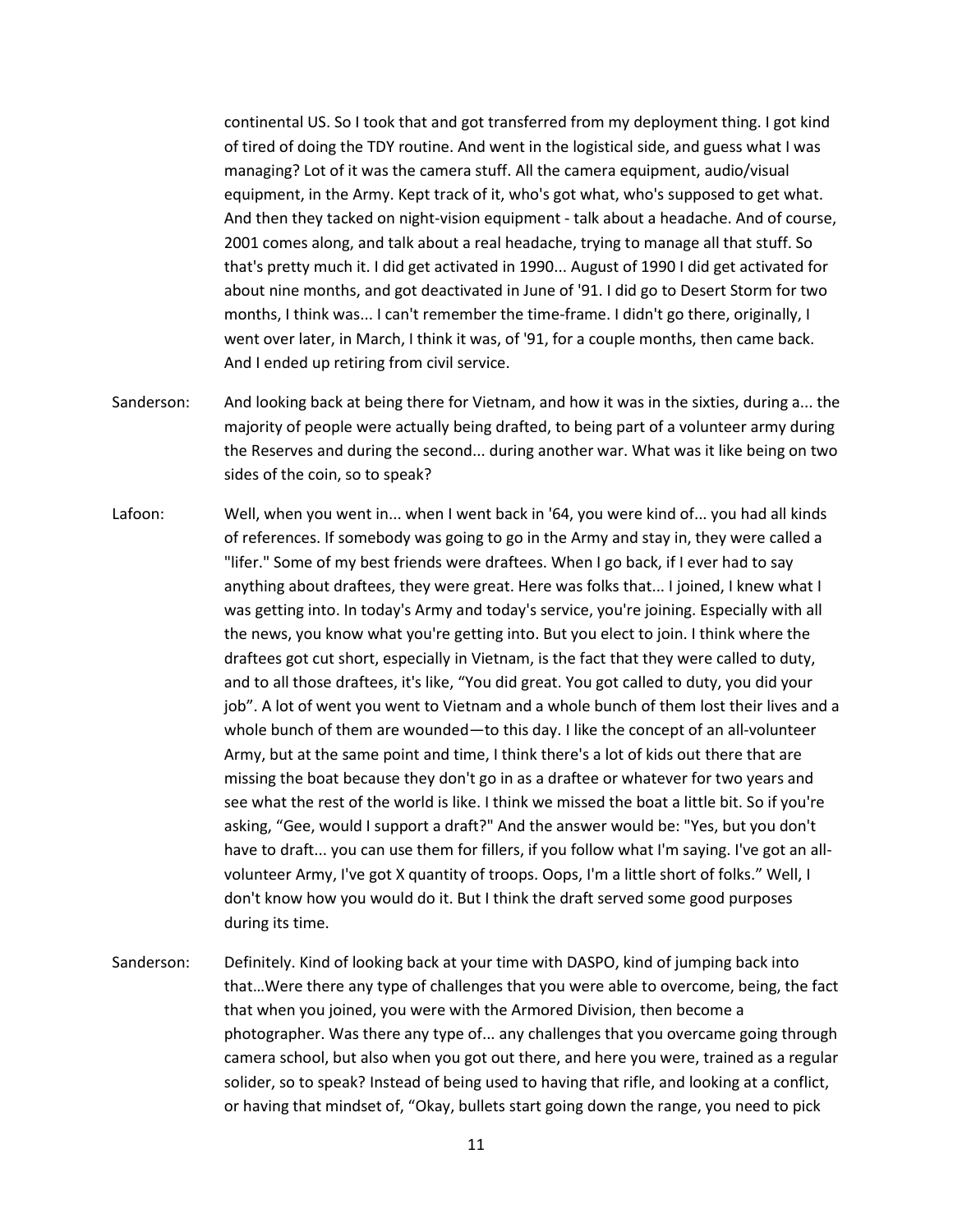up a rifle and send bullets back down range towards the people that are shooting." Now, here you have a camera, doing the same thing. And you're taking pictures of that, instead of sending out... did you have any challenges with that or any problems with it?

- Lafoon: No. The one advantage of having my one year in mechanized infantry, even though you're mechanized infantry, you're still infantry. You do the same training and whatever, you just happen to ride in the back of a 113. But I think that was very helpful when I went into the unit because I was already in pretty good shape. Qualified with a variety of weapons, M60, not a 16, an M14, but, of course 45, and even an 81 mm mortar. So I think I probably had more of an advantage with that one year at the  $2^{nd}$  Armored Division then, say, some of those that were coming straight out of photo school that never had of that type of combat arms training. So I think that actually helped me, especially when you went out and you started humping so many miles a day. Luckily, I didn't have a problem keeping up. When it came down to... I think most photographer guys will tell you, especially when I'm talking Army combat photographer guys. It's like, "You know, if something was to happen bad enough to where I've got to put my camera down, unfortunately, there will probably be a whole lot of weapons available if I need it." I think the only time I pulled out my .45 was to shoot a tree, just to see if it was still working. But no... The hardest problem I had was, again, I went into the Army after high school, my hardest problem actually, was I was not a very good writer. I was terrible at writing. 'Course we all know Rupy, you've met Sergeant Ruplenas, you know, he was old when I got there, and that was 1965. Got a lot of mentorship out of guys like him that were old timers that were helping me better my writing skills, and my photography skills, also. We would... after we would do a photoshoot, at first, we would send all that stuff up to the Pentagon, and the only thing that we would see after that would be a sheet of contact prints, of the negatives. And then they would meticulously... the old timers would meticulously look at them all and say, "You missed the boat on this one because," or, "You missed the boat on this because." You know, "Your depth of field was wrong on this," or, "Your exposure was wrong on this." 'Course it's hard to do that 'cause we shot color, and we'd get black and white slop... we called slop prints.... slop prints back. But yeah, it's being the younger guys and everything else, but, luckily, we had some really good old-timers and new guys.
- Sanderson: And that kind of brings it into the next question. Looking at all the different individuals that you worked with during the timeframe, who was... if you could pinpoint one person or multiple people, who was your mentor or mentors in DASPO?
- Lafoon: Probably, on the still photography side, and again the writing, probably Rupy, Sergeant Ruplenas. And on the going to the field side, and learning how to go out that way, was actually two motion guys, who also... motion guys shot still if it needed to happen. Didn't quite work that way with us. You know, me pick up a motion picture camera. But... who it would be... Dick Welsh [i.e. Richard D. Welsh], and Marty Steinbis. Those two guys had been in the unit very early on. Dick Welsh went on to be... he ran the… as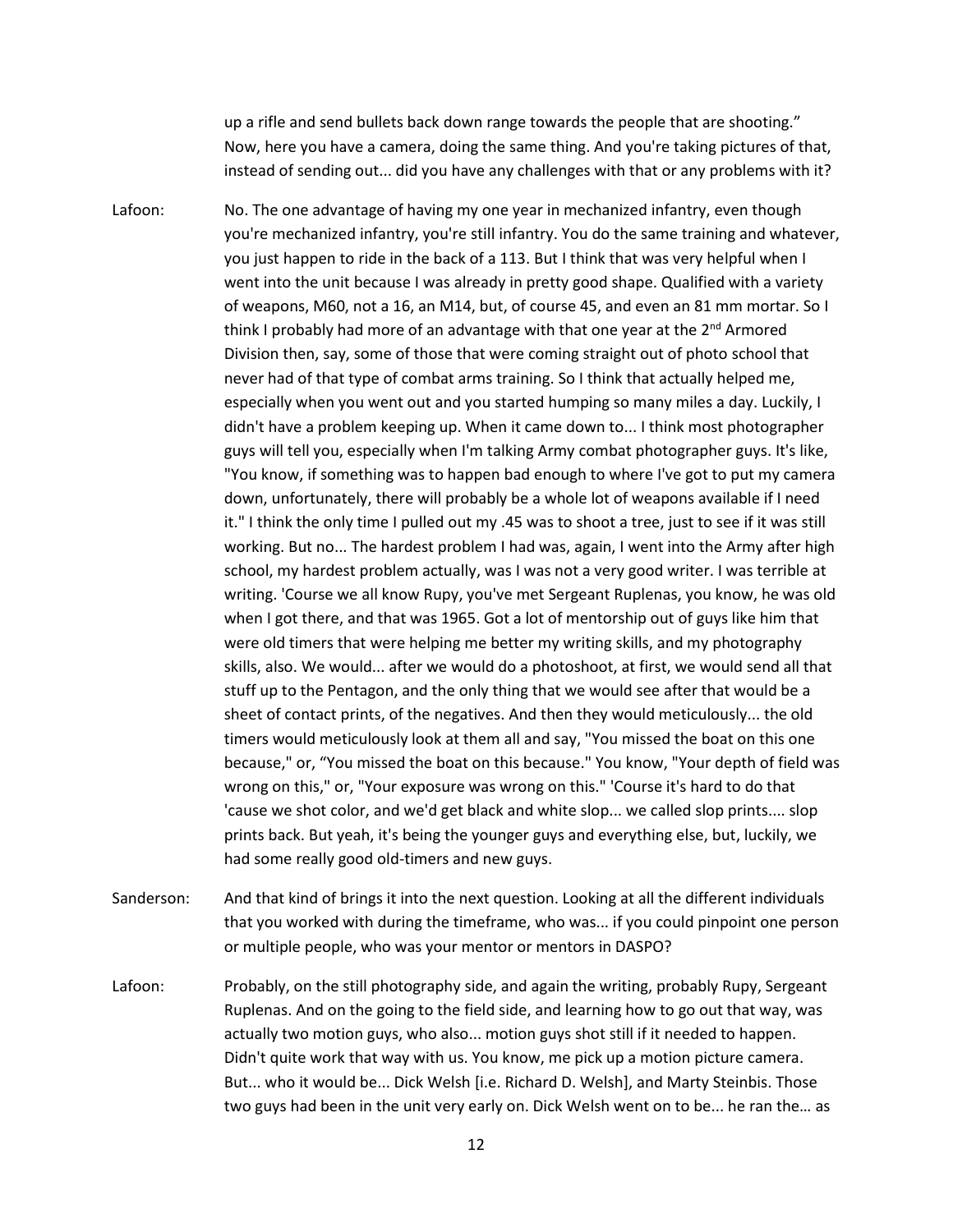as a civil service later on, ran the Navy camera labs and did production work and everything else. But him and Marty Steinbis probably were the two that showed me the ropes in the field and those kind of things. Helped me out.

Sanderson: Since you retired in 2002...

Lafoon: From the Reserves, correct.

Sanderson: From the Reserves. During that timeframe, since they started the reunions fifteen years ago, how many of the reunions have you been to?

- Lafoon: They had a couple before I ever went. I think the first one I went to was 1996 in [Washington], DC. I don't get to them all. I couldn't back then because of my civil service job, and with the civil service... and even though it was in the Reserves, the civil service side was, after 2001, was creating more havoc logistically that way. But I've been to probably about five or six of them. I try to get to every other one, if possible. It depends on where they are, too.
- Sanderson: Right, yeah. I was going to say, it could be a haul for... depending on the person. Why do you think that it's important to keep doing the reunions?
- Lafoon: I don't.... to me it is important, because it seems like every year we pick up somebody that hadn't been there before or whatever, and it brings more to the plate, especially now. I'm one of the earlier guys in the reunions, in the unit. We started in '62, and I think it was, and I came along in '65, but the unit itself… I think the last shoot might've been... even though we weren't in at the time. I mean, '72, I think, is when all the troops finally came out, but our guys were still going over on shorter trips all the way to '74. So when you turn around and you say, "Well, now were picking up more and more guys from that timeframe, and there's more and more history that comes into it. Oh, well, so and so just came, he was there in '73!" And you're picking up that history, and everything else. DASPO really will probably continue, but like I said, it's going to be out of Fort Mead with Combat Camera folks, and that's where it eventually ended up anyway 'cause, I think the unit, when it got disbanded, and I think it was totally disbanded, I think in Fort Gillem [Georgian; closed in 2011] or Fort Bragg, in North Carolina, I'm not sure which, and it was kind of, sort of turned over to the Combat Camera guys at Fort Meade, Maryland.
- Sanderson: When it was disbanded '74, everything... all the resources and everything were moved to Bragg. Eventually it wound up in Fort Meade 'cause it was in Bragg for a little while, and then moved up to Fort Meade, and now Combat Camera.
- Lafoon: And the Combat Camera is joint service now, from what I understand. That's one trip I wish I would have made, 'cause we did a reunion and I didn't make that one, and they went up and they visited with that unit, quite interesting.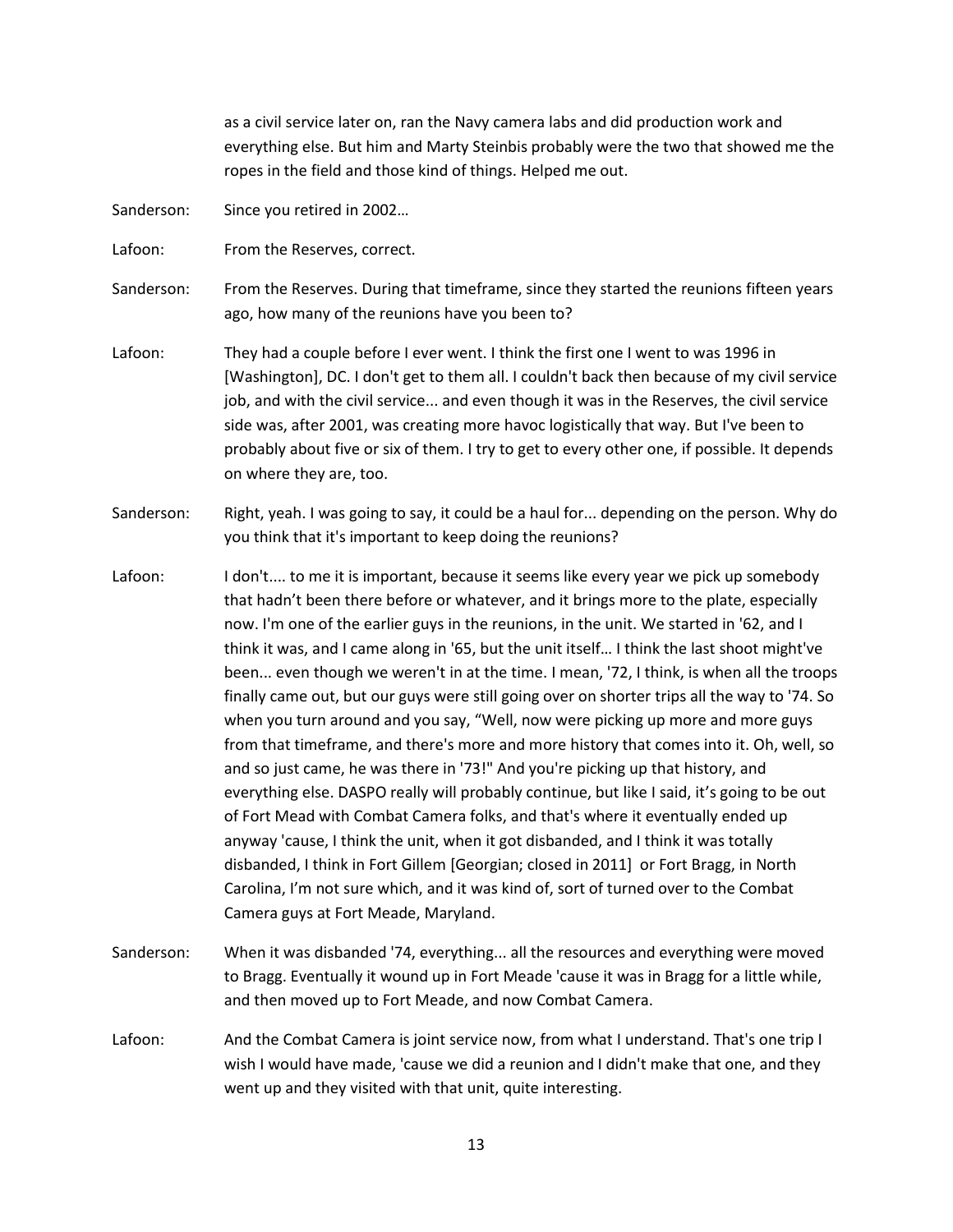- Sanderson: Now it's a joint service, Army, Navy, Air Force, Marines, all the combat cameramen, all the photojournalists, anything like that, they all go to the same school now.
- Lafoon: Correct.
- Sanderson: There's a... the majority of the schools are all multiservice. The medical... the medical enlisted training command is down in Fort Sam [Houston in San Antonio, Texas] now. We all go to the same school. And it actually... I mean, might as well, the Brits have been doing it forever, best way to save money.
- Lafoon: Sure. It makes sense. You don't need four installations in four different services doing four different things. It's all basic stuff.
- Sanderson: Couple of more questions, couple of questions to end it. One of the things that we've been asking a lot is what does it feel like to have been a member of DASPO?
- Lafoon: Well, I'm almost seventy years old, and it was probably one of the, with the exception of my family, was probably the highlights of my life, was being a member of DASPO. Great... you turn around and you think, "Enlisted guys and that." It's one of the most professional units that I've ever been associated with. They did a fantastic job from day one throughout the Vietnam era. It's something that I'll never forget. And the camaraderie between photographers, and the good times that we've had, and the bad. You know, we lost a couple guys, and we had a lot of wounded. But its stuff that you... it's one of the highlight things of my life. It gave me a chance to leave something behind, history-wise. We all have egos, and it's like, "Wow, when I'm dead, when I'm gone, it's like, I've left a little something behind." Makes you feel good. And being a member of the unit was, again, one of the highlights of my life.
- Sanderson: Outstanding. And one of the other things is, when someone comes to the exhibit that we're doing here at the museum and library, what is it that you would like them to take away from it, when they look at your photographs, or any of the photographs?
- Lafoon: I would like everyone to understand, and I don't want to get too mushy on this one, what Vietnam vets went through, coming home. And I hope that those photographs that are up there that will show everything from when you have soldiers carrying Vietnamese children out of harm's way, when you see the soft sides with the dogs and the puppies and the help and everything else that the American public, let alone the world, will treat a Vietnam veteran, and think about a Vietnam veteran just like they would if they were thinking about a Korean War veteran, a World War II veteran, a World War I veteran, Desert Storm veteran. With all we're going through today, Vietnam veterans were no different than any other veterans, and I hope they take that away when they see. It's like, we're no different. Okay?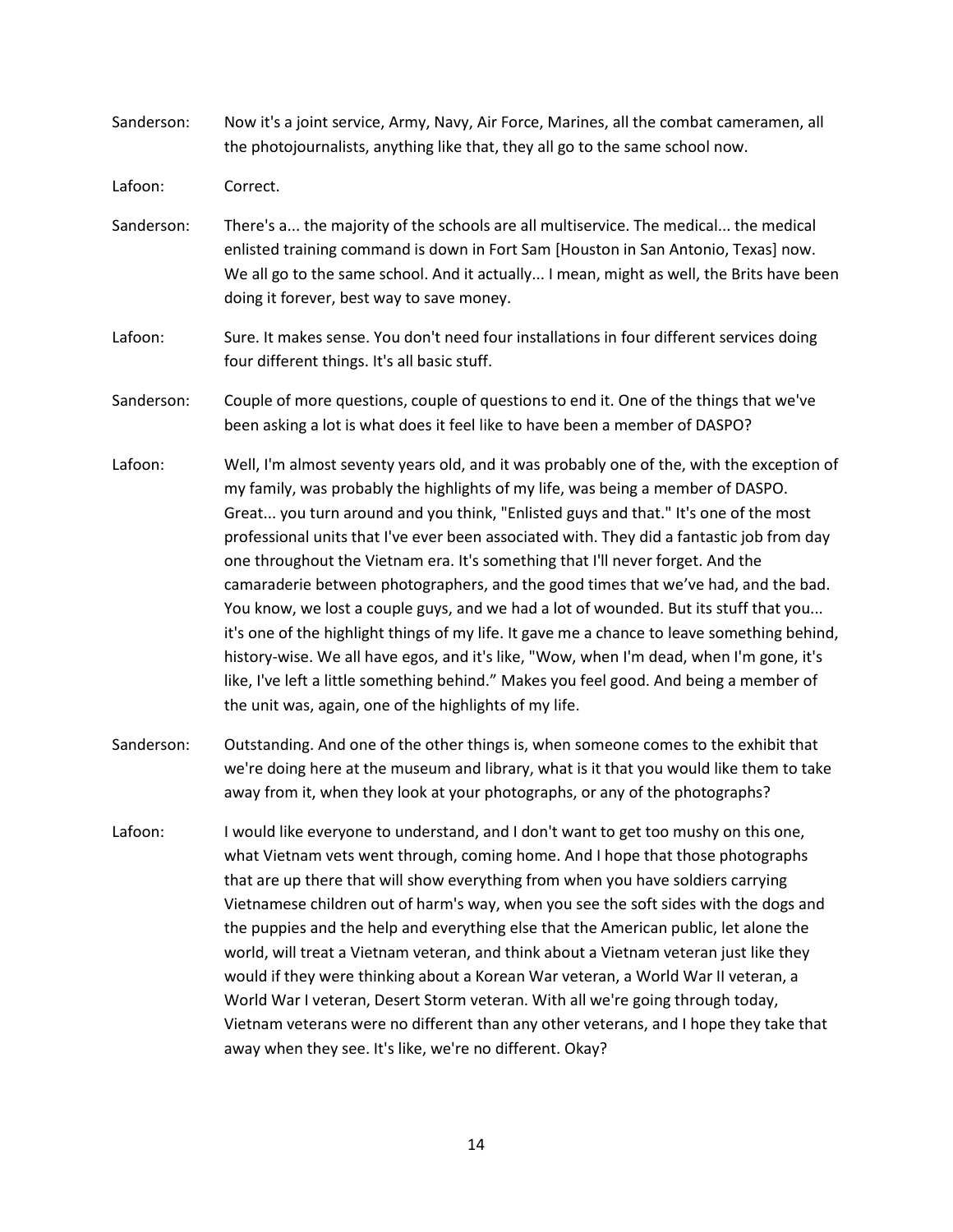- Sanderson: Outstanding. And finally, at this point in the interview, is there anything that you would like to add that we didn't cover on the photographs or anything along those lines?
- Lafoon: No, I think you covered it very well. Probably took too much of your time.
- Sanderson: Oh, no, no. Actually, surprisingly, we're actually five minutes ahead of schedule.
- Lafoon: All right, okay.
- Sanderson: But thank you very much for sitting down and talking with us on this. It's been a pleasure and an honor to meet you, and to talk with you. And one of the things that we would like to do a full interview to get, starting from the day you were born, all the way up to now. A lot of it for the oral history program, so that we can continue your story 'cause you have a very unique story where here you were in Vietnam, joined before really the war really started up. To... you got out, you were a civilian for a while, then you became a reservist, then you were part of another conflict. It was a little more popular, but at the same time…
- Lafoon: There was... that's one thing I would like to add. I came home from Vietnam. I got out, like I said, in March of 1968, and I know what I came home to. Another thrill of my life is when I came home from Desert Storm. When I came home from... and I was in Dhahran [Saudi Arabia]. And when I came back from Dhahran, we were met at the airport, we were greeted, we were cheered, we all had brand new uniforms, brand new desert boots and everything else. And that was another thrill, is being greeted the way we were greeted when we came back from Desert Storm. And you put that in the contrast of how we came back... a lot of us came back from Vietnam, and I got out through Oakland terminal out in California, and there's no way in the world you would wear your army uniform when you walked out that gate. So there's a big... and again, that's what I would love for people to understand and see with all of these photographs. A Vietnam veteran is an American veteran. Okay? One thing... sorry, here I go with my motor mouth... one thing I really would like to do is thank Pritzker and all of y'all doing what you've done to put this on, and to try to show at least some of the United States, world, hopefully, that come in here and looked at what we really did, and what the Vietnam vet really was. So I'm thanking you guys back. It's great that you're putting this on, really great.
- Sanderson: We appreciate it, we appreciate everything that you guys have been doing to help us put this on 'cause without you guys, I mean, you guys have bent over backwards to make sure that this is good to go, and I can speak for all the staff. We just hope that we are doing you guys, justice. Like I said, it's one of those... looking at these photographs. And the time that I've... well, we've all spent, doing both research on the unit itself, and research on each individual person, but also to really look at what you guys do. Like I said, I we just hope that we have done you justice.